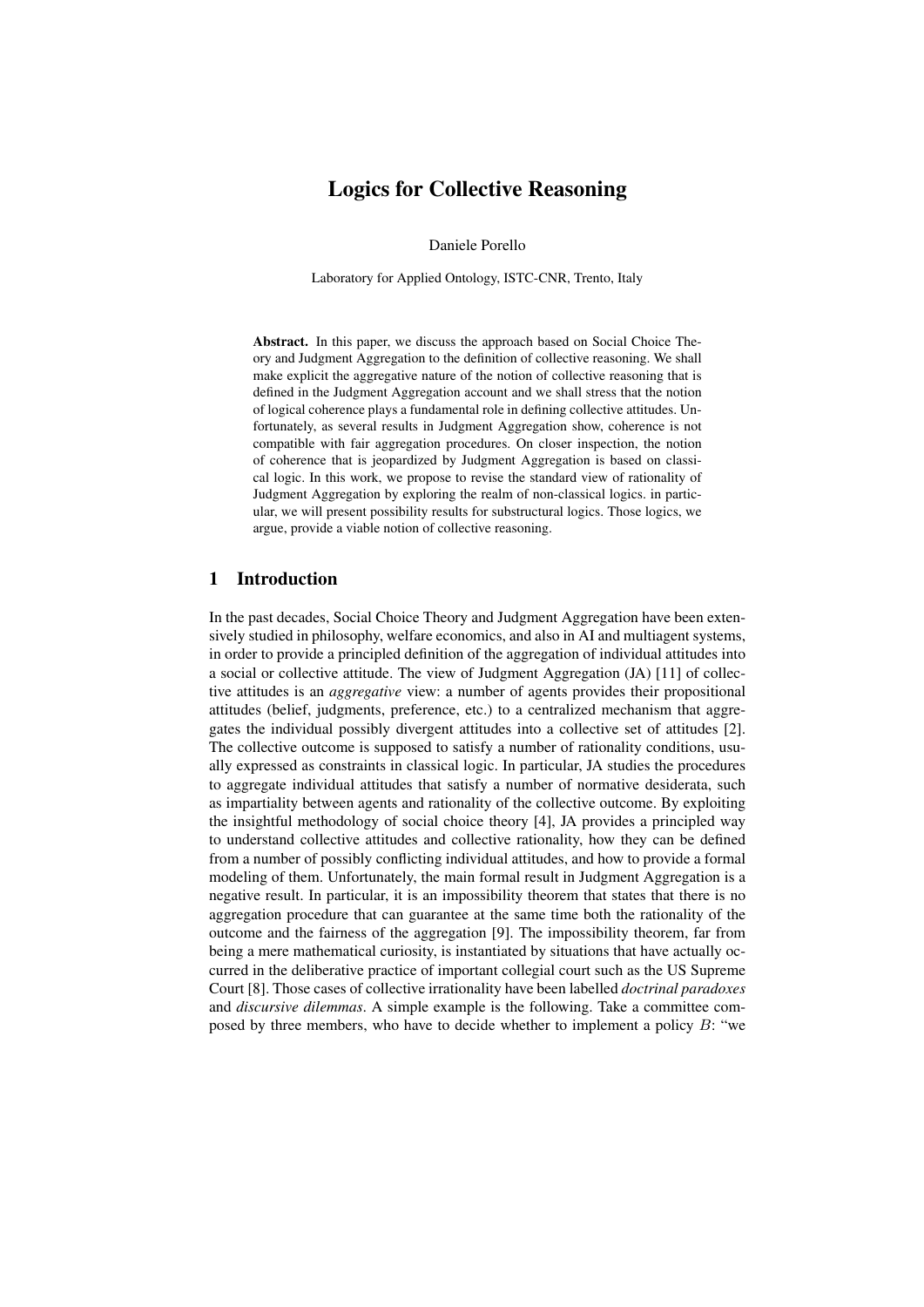should increase workers' salaries" on the grounds of A: "low salaries cause crisis" and the material implication  $A \rightarrow B$ : "if low salaries cause crisis, then we should increase workers' salaries". The information at issue is here represented by means of propositional logic and every agent is supposed to be rational, that is, agents respect the rules of logic. Now suppose members hold different opinions, as follows.

| $\overline{A}$ | $A \rightarrow B$ | $\mathcal{B}$ |
|----------------|-------------------|---------------|
| 1 yes          | yes               | yes           |
| $2$ no         | yes               | no            |
| 3 yes          | no                | no            |

Agent 1 accepts the three propositions, 2 does not accept  $A$ , therefore she rejects  $B$ , and 3 agrees on the premise  $A$  but she thinks that it is not sufficient to conclude  $B$ . If individuals vote by majority, then the collective accepts A, which is voted by 1 and 3, it accepts  $A \rightarrow B$ , voted by 1 and 2, but it does reject B. If we assume that rejecting a proposition is equivalent to accepting its negation, then, even if each individual opinion is logically consistent, the collective set  $\{A, A \rightarrow B, \neg B\}$  is inconsistent, that is, contradictory. This toy example of collective inconsistency is a case of *discursive dilemma* that has received increasing attention in the past decade and has provided the seminal results in the formal theory of *judgment aggregation* [9,11]. Discursive dilemmas show that the problem of ascribing reasoning capabilities to groups requires a careful examination of which procedures that aggregate individual attitudes ensure (at least) consistency. That is, the definition of collective attitudes is delicate.

Consistency is a crucial feature for defining collective attitudes. One reason is that consistency is strictly related to agency [10]. By enforcing consistency, we can talk about the behavior of a *single* collective agent, who is supposed to be the bearer of collective attitudes, and distinguish it from the behavior of a number of agents, for which contradictory positions are simply expressions of possible disagreement. That is, at least a minimal form of (synchronical) consistency is viewed as a necessary condition for defining a collective agent.<sup>1</sup> For those reasons, an important concept in judgment aggregation is the concept of *collective rationality* that can be viewed as a preservation property: the collectivity has to be as rational as its members (i.e. if the individuals are consistent, then the collectivity has to be consistent). One way of viewing judgment aggregation impossibility results is that they show that individual rationality is not preserved by means of fair aggregation procedures [7]. For instance, discursive dilemmas show that the majority rule does not preserve consistency. Therefore, we cannot talk about a collective agent whose attitudes are defined by majority. This is a drawback, provided we want to ascribe collective agency to many real representative assemblies. A weaker notion of consistency has been used to define collective agents in [15]. This notion does not rule out group agents defined by majority, however it still admits possible (complex) inconsistencies.

Two assumptions are usually endorsed by the Judgment Aggregation model. Firstly, that individual and collective rationality can be modeled by means of a logic that is

<sup>&</sup>lt;sup>1</sup> For the role of consistency in defining collective agency and for the relationship between consistency and the notion of coherence, we refer to [10] and [12].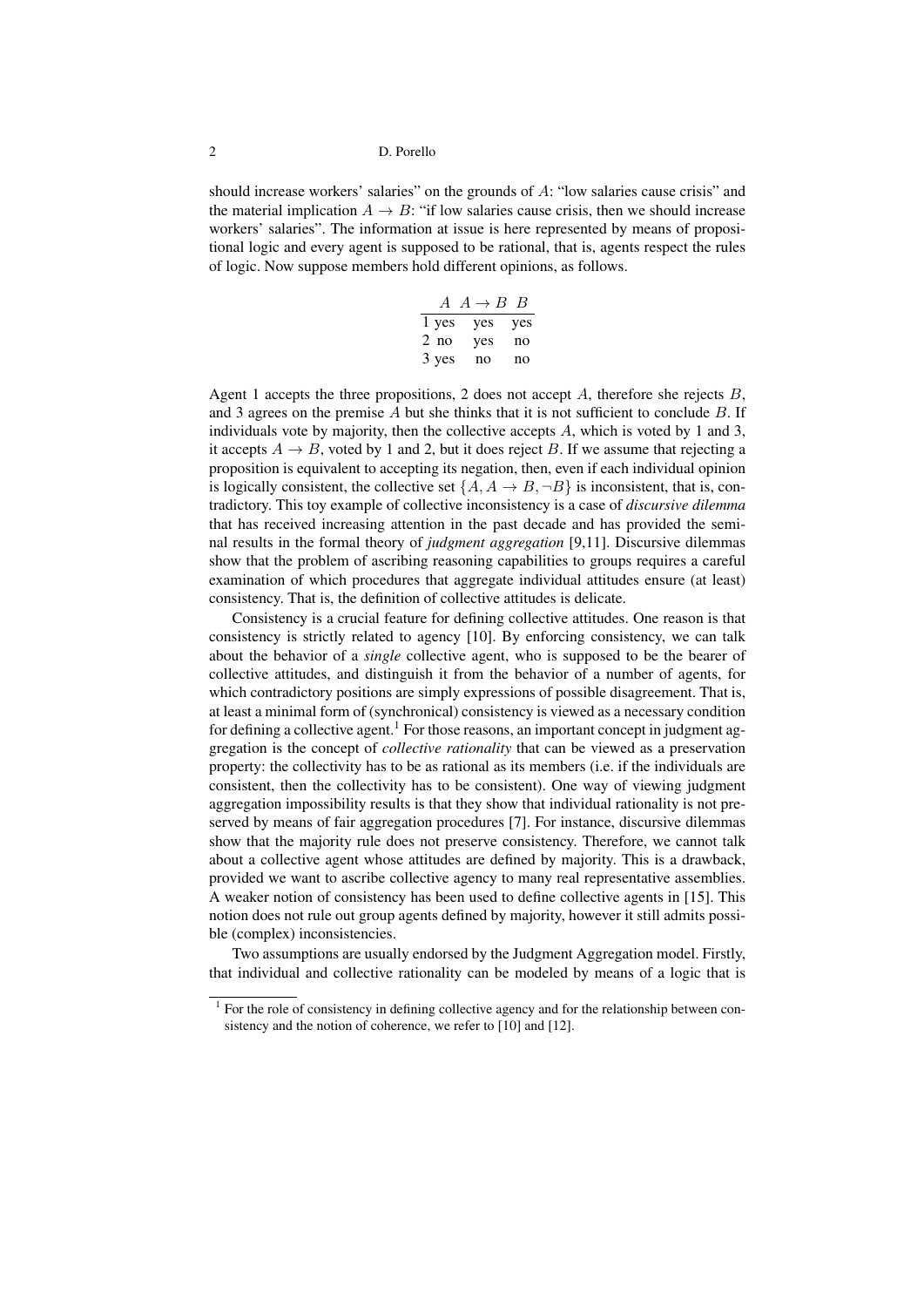mostly "classical". <sup>2</sup> Secondly, that individual and collective rationality are of the same logical type. In this work, we start questioning those two assumptions. Concerning the first, we ask whether there exist a well-behaved logic that is consistent wrt the propositions that are obtained by means of a fair aggregation procedure. In order to simplify the presentation, we focus in this paper on the majority rule, and we ask whether there is a logic that is consistent with respect to the output obtained by majority. We will carefully analyze the inference rules that are allowed at individual and collective level and, for that reason, we shall use an inferential view of logic based on proof-theory. Quite surprisingly, we will show that there is a logic that guarantees consistency for the majority rule. Concerning the second assumption, we will show that by letting individual reason by classical logic, as in the standard Judgment Aggregation setting, and by interpreting collective reasoning in substructural logic, we can provide again possibility results for consistent collective reasoning.

A strong conclusion one could draw is that the impossibility results in Judgment Aggregation are threatening only a notion of collective reasoning that is based on a classical view of logic. There do exist logics of collective reasoning for which consistency is guaranteed for any possible agenda of proposition, that means that, for those logics, we have a general possibility result.

The remainder of this paper is organized as follows. In Section 2, we present the relevant background on proof-theory and substructural logics. Section 3 analyses discursive dilemmas by investigating the reasoning steps that are responsible of collective inconsistencies. Then, we informally discuss the possible way out provided by substructural logics. Section 4 presents the formal model for discussing Judgment Aggregation in a number of non-classical logics and Section 5 presents the main possibility results. The technical results of this paper are mainly based on the model provided in [14]. Section 6 concludes and indicates possible future work.

# 2 Background on Sequent Calculi and Substructural Logics

Gentzen's sequent calculi [17] provides an important theory in logic that allows for investigating properties of inference rules, deduction, and reasoning. Besides providing a fine-grained tool to analyse reasoning, sequent calculus can be used to model a number of logics in an elegant way. Sequents are expressions of the form  $\Gamma \vdash \Delta$ , where  $\Gamma$ , the premises of the sequent, and  $\Delta$ , the conclusions of the sequent, are made out of formulas in a given logic. The intuitive meaning of a sequent expression is that the conjunction of the formulas in  $\Gamma$  entails the disjunction of the formulas in  $\Delta$ . A sequent calculus is then specified by two classes of rules, cf Table 1. *Structural rules* determine the structure of the sequent, for instance, they entail that in classical logic  $\Gamma$  and  $\Delta$  are *sets* of formulas. *Logical rules* define the behavior of the logical connectives. Sequent calculus then is capable of characterizing validities in a number of logics, by defining rules that combine proofs according to the meaning of the logical connectives in a particular logic.

<sup>&</sup>lt;sup>2</sup> That means that the consequence operator of those logics is standard in the sense of Tarski. Logics used by Judgment Aggregation have a standard consequence operator, including many modal logics and the "general logic" discussed in [1]. As we shall see, one crucial aspect of standard consequences is monotonicity.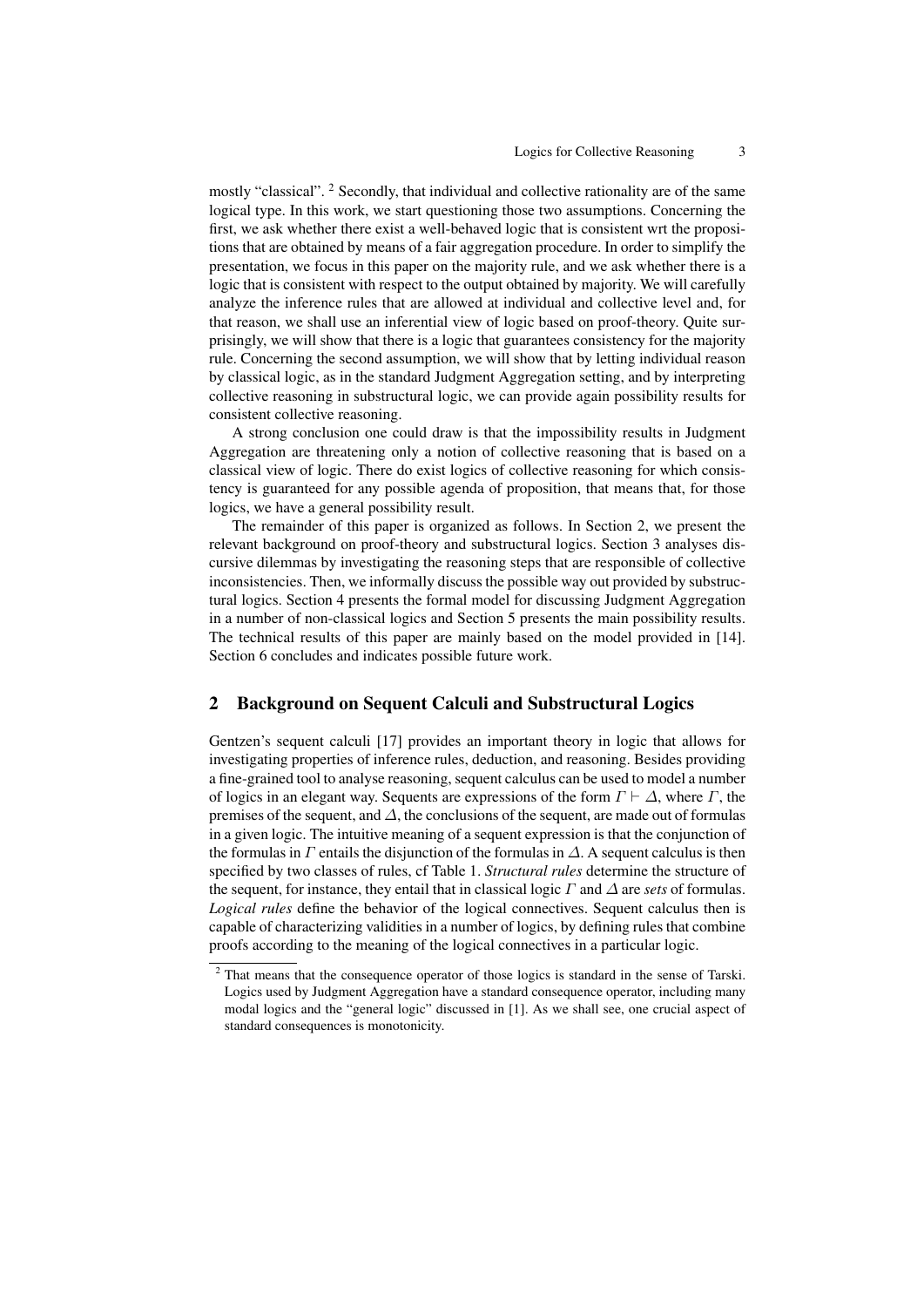A fundamental intuition concerning logic is due to the tradition of substructural logics and in particular to Jean Yves Girard's Linear Logic [5]: The structural rules of the sequent calculus determine the behavior of logical connectives. For instance, classical logic is imposed, by assuming *weakening* (W), *contraction* (C), and *exchange* (E) (cf. Table 1). Intuitively, (W) corresponds to the monotonicity of the entailment, (C) amounts to assuming that identical occurrences of a formula do not matter for deduction, and (E) entails the commutativity of conjunction and disjunction. We shall use the standard notation, e.g.  $A \wedge B$  and  $A \vee B$ , when we intend to refer to connectives in classical logic (CL), namely, in case we assume that the structural rules hold.

By disabling one or more structural rules, we enter the realm of *substructural logics*. We shall focus here on Linear Logic [5,18] since it provides the tools that we need to analyze collective reasoning and to state our possibility results.

The motivation for investigating substructural logics is usually related to the idea of modeling a constructive notion of reasoning that accounts for the computational resources that are required by deduction. Constructivity is neglected by the principles of classical logic. For instance, contraction (C) allows for an unbounded number of duplications in proof-search. Note that Gentzen's surprising insight that shows that intuitionistic logic can be captured by simply forcing the right-hand side of the sequent to contain at most one formula can also be interpreted in terms of a substructural approach to logic. This restriction has been interpreted as a manner to disable structural rules locally [5], that is, on the right-hand side of the sequent. This is sufficient to provide a sound and complete calculus that captures intuitionistic (i.e. constructive) reasoning.

Linear Logic (LL) rejects the global validity of (W) and (C) both on the left and on the right hand side of the sequent.<sup>3</sup> In Table 1, we present two ways of defining logical rules: an *additive* version and a *multiplicative* version. They depend on how we handle premises in the deduction: in the case of conjunctions, additives force to share the same premises, whereas multiplicatives combine different premise. The two formulations are redundant in classical logic and that is due to structural rules: by assuming (W) and (C), additive and multiplicative versions are equivalent. If we drop weakening and contraction, additives and multiplicatives are no longer equivalent, hence we need to account for two different types of conjunctions and disjunctions. This operators are somehow invisible in classical logic, because of the structural rules.

Therefore, the rules that define logical connectives in the sequent calculus of LL have to be split into two classes. Accordingly, in LL there are two different types of conjunction, a multiplicative conjunction  $\otimes$  (tensor) and an additive conjunction  $\&$  (with), and two types of disjunctions, multiplicative  $\mathcal{R}$  (parallel) and additive  $\oplus$  (plus). Implications can be defined by means of disjunctions and negations as usual. For example, LL implication is  $A \to B \equiv \neg A \, \hat{\mathcal{B}} \, B$ . Intuitively, LL captures resource bounded reasoning and non-monotonic inferences. For example, suppose the proper axiom  $e \vdash c$ represents the inference "if I have one euro  $(e)$ , then I buy one coffee  $(c)$ ". In classical logic, one can infer by means of contraction  $e \vdash e \land c$ , namely, that I still have one euro, besides having the coffee. By dropping contraction, LL captures a form of causality: the antecedent has to be *consumed* during the inferential process.

 $3$  For lack of space, we cannot discuss the rule of exchange (E) here. By disabling it, we are lead to consider non-commutative logics.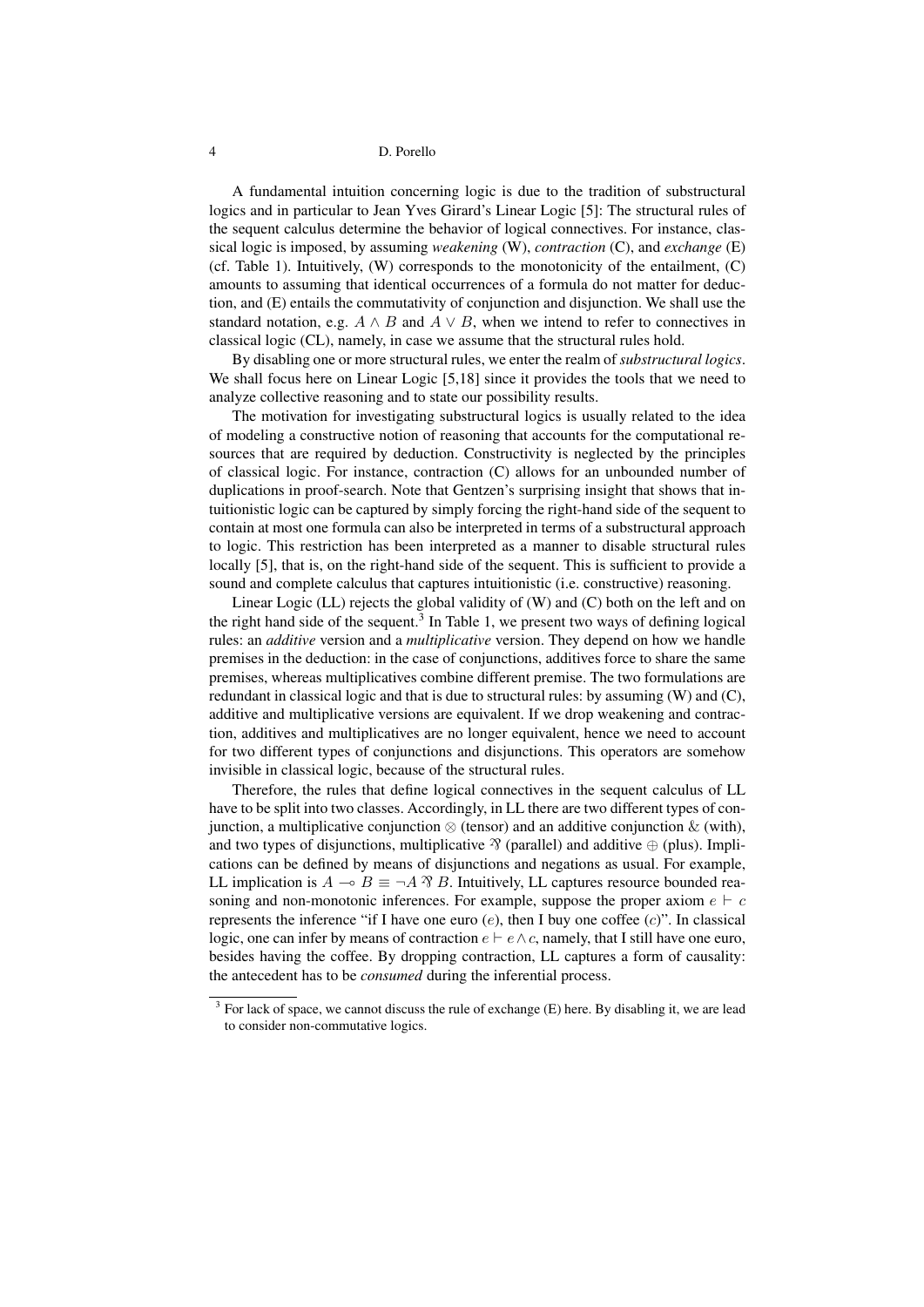Given a set of propositional atoms A, the language of LL is defined as follows.<sup>4</sup>

$$
\mathcal{L}_{LL} \ ::= \mathcal{A} \mid \neg L \mid L \otimes L \mid L \otimes L \mid L \oplus L \mid L \otimes L
$$

The sequent calculus for LL is presented in Table 1. A sequent is an expression  $\Gamma \vdash \Delta$ , where  $\Gamma$  and  $\Delta$  denote, in the case of linear logic, *multisets* of occurrences of formulas.<sup>5</sup> LL is sound and complete wrt to its semantics, Moreover, LL enjoys cut elimination. [6].

# 3 An inferential analysis of discursive dilemmas

We want to discuss the reasoning steps that are involved in the famous case of doctrinal paradox emerged in the U.S. Supreme Court case *Arizona v Fulminante* [8]. We simplify the exposition by reporting the votes of three of the nine judges. Judges  $i_1$ ,  $i_2$ , and  $i_3$  have to decide whether to revise a trial on the ground of the legal doctrine that entails that a trial must be revised if and only if both the following conditions hold:

- $a$ : the confession was coerced.
- $b$ : the confession affected the outcome of the trial.

The matters that the judges had to decide can be represented by means of the agenda of propositions:  $\{a, b, a \wedge b, \neg a, \neg b, \neg (a \wedge b)\}$ , where negations are used to represent individuals' dissent concerning a given matter. The way the judges voted can be fairly represented by the following profile.

|                |              |                         |  | $a \wedge b \mid b \neg a \neg (a \wedge b) \neg b$ |                   |
|----------------|--------------|-------------------------|--|-----------------------------------------------------|-------------------|
| i <sub>1</sub> | $\mathbf{1}$ | 1 1 0                   |  | $^{(1)}$                                            | $\mathbf{\Omega}$ |
| $i_{2}$        | $\mathbf{1}$ | $0 \quad 0 \quad 0$     |  |                                                     |                   |
| $i_{3}$ 0      |              | $0 \t1 \t1$             |  |                                                     | $\mathbf{\Omega}$ |
|                |              | maj. $1 \t 0 \t 1 \t 0$ |  |                                                     | 0                 |

Individuals are assumed to be rational and accordingly each judge has a consistent set of propositions. However, by majority, the collective set  $\{a, b, \neg(a \wedge b)\}\$ is not consistent. The fact that  ${a, b, \neg (a \land b)}$  is not consistent means (proof-theoretically) that we can

<sup>4</sup> We focus on the multiplicative-additive fragment of LL. Another important part of LL is given by the *exponentials*, that allow for retrieving the usual classical inferences in a controlled way. Therefore, instead of being yet another non-classical logic, Linear Logic is motivated at least as an analysis of proofs in classical and intuitionistic logic. We leave a discussion of the exponential for future work.

<sup>5</sup> Without W and C, also negation behaves differently. For example, the *ex falso quodlibet* principle is no longer globally valid in linear logic. For sake of simplicity of presentation, we shall use a single notation for negation. That is, linear logic has a *paraconsistent* flavor. We have decided not to discuss the case of paraconsistent logics because we are here assuming that a possiblity results has to provide a consistent model of collective reasoning. By means of paraconsistency, we would still have an inconsistent notion of collective reasoning, and we may cope with that by means of paraconsistent logics. A closer inspection of paraconsistent logics is left for future work.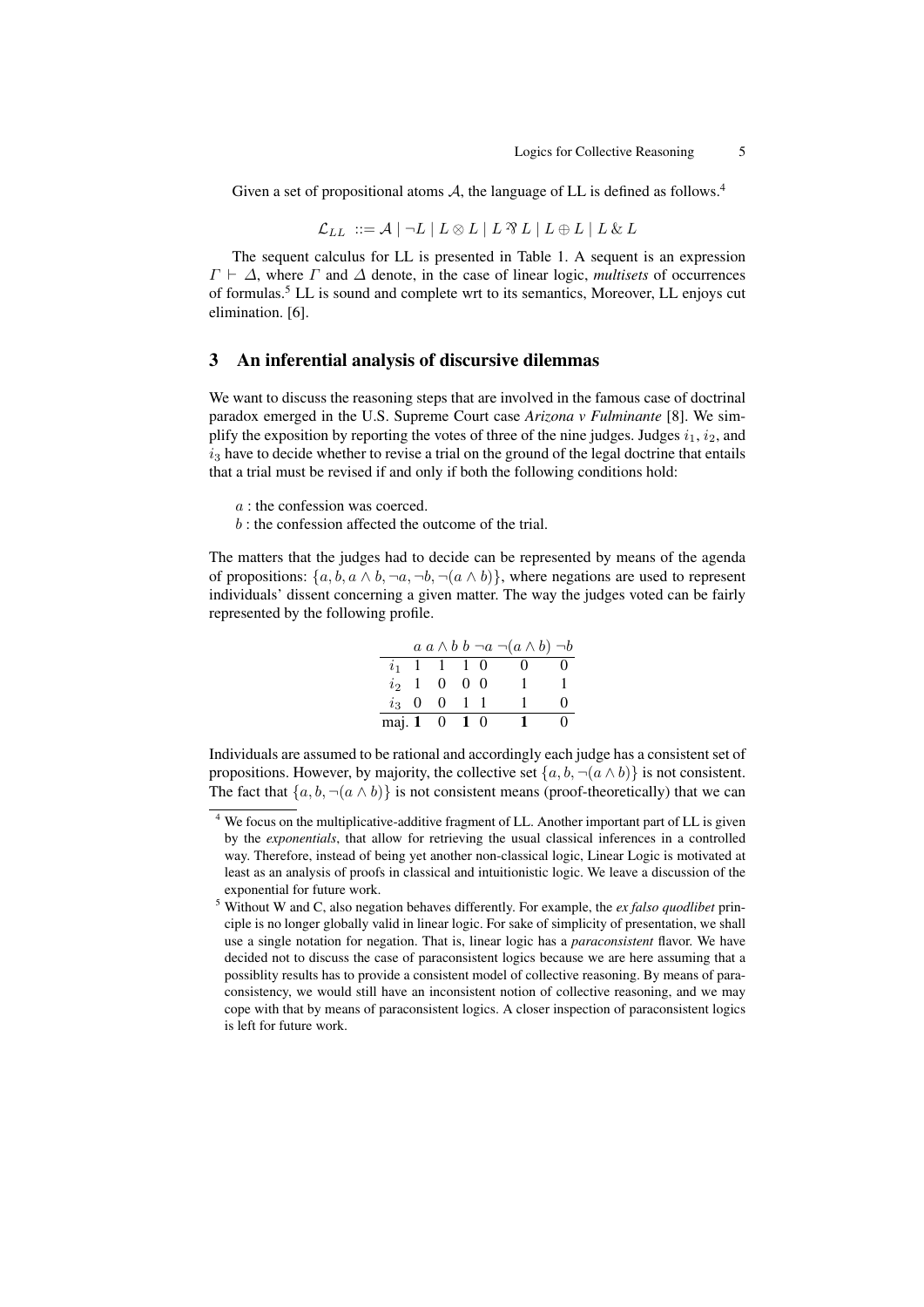actually infer a contradiction from the assumption that a, b and  $\neg(a \land b)$  hold. We can infer the contradiction by reasoning in classical logic as follows. Assume that the proposition of the agenda that are elected by majority can be used as non-logical axioms (as assumptions) of the deduction.

$$
\frac{\begin{array}{c|c}\n\hline\n\end{array}}\n\text{majority} \quad\n\begin{array}{c|c}\n\hline\n\end{array}\n\quad\n\begin{array}{c}\n\hline\n\end{array}\n\quad R \wedge^{\star} \quad\n\begin{array}{c}\n\hline\n\end{array}\n\quad\n\begin{array}{c}\n\hline\n\end{array}\n\quad \text{majority} \\
\hline\n\end{array}\n\quad\n\begin{array}{c}\n\hline\n\end{array}\n\quad\n\begin{array}{c}\n\hline\n\end{array}\n\quad R \wedge\n\end{array}
$$

Proof 1

Starting from the assumptions, we introduce the conjunction  $a \wedge b$  and that contradicts the assumption  $\vdash \neg(A \land B)$ . On closer inspection, there is an important difference that regards the way in which we collectively obtain  $a \wedge b$  and  $\neg(a \wedge b)$ : the former is inferred from other propositions that have been accepted by majority, that is  $a$  and  $b$ , whereas the latter is immediately accepted by majority. Moreover,  $a \wedge b$  is inferred form two propositions that have been elected by means of two different coalitions of agents, that is  $\{i_1, i_2\}$  for a and  $\{i_1, i_3\}$  for b, whereas  $\neg(a \wedge b)$  holds at the collective level by virtue of a single winning coalition that supports it, i.e.  $\{i_2, i_3\}$ .

By means of linear logic, we can keep track of such a distinction, by choosing the tensor conjunction to model the introduction of the conjunction (cf. step  $R \wedge^*$ ) in collective reasoning and the additive conjunction to model the assumption  $\vdash \neg(a \& b)$ . The multiplicative conjunction ⊗ joins two proofs that have different contexts, i.e. that have been obtained by exploiting different assumptions, whereas the additive conjunction would force the assumptions to coincide. In order to illustrate this point, we use sequent calculus instantiated by non-logical axioms of the following form. We view winning coalitions of voters as premises of sequents, that act as a sort of ground for making a proposition collectively true. Then, rules of inference can be instantiated as follows.

$$
\frac{\{i_1, i_2\} \vdash a}{\{i_1, i_2\}, \{i_1, i_3\} \vdash a \land b} \text{ majority}
$$

$$
\frac{\{i_1, i_3\} \vdash b}{\{i_1, i_2\}, \{i_1, i_3\} \vdash a \land b} R \otimes
$$

Classical inferences cannot *per se* keep track of the fact that a∧b in Proof 1 is inferred by two propositions that have been obtained by different winning coalitions. In linear logic, we can write the following proof that interprets the introduction of the conjunction multiplicatively.

$$
\frac{\overline{a} + a \text{ majority}}{\overline{a} + a \otimes b} \xrightarrow{F \text{ majority}} R \otimes \overline{a \otimes b}
$$
\n
$$
\xrightarrow{F \text{ (a} \otimes b) \otimes \neg(a \& b)} R \& R
$$
\n
$$
R \& R
$$

Proof 2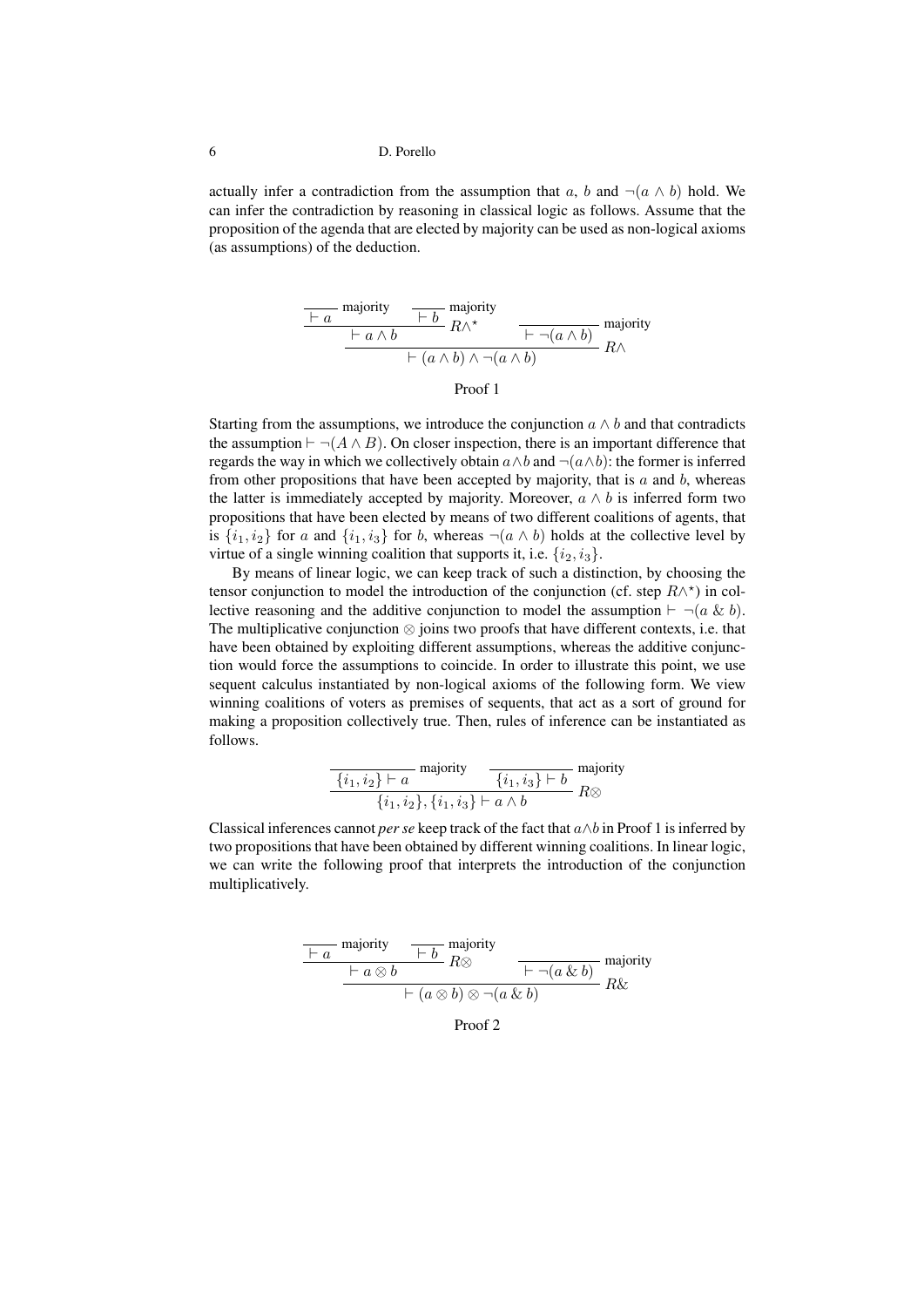Proof 1 was simply showing how to derive the inconsistency of the discursive dilemma. By contrast, Proof 2 is a legitimate proof of linear logic, that is,  $(a \otimes b) \otimes \neg(a \& b)$  is *not* inconsistent in linear logic. In the coalitional interpretation of sequent calculus that we suggested above, the conclusion of Proof 2 simply means that there are different winning coalitions for  $\alpha$  and  $\beta$  and that does not contradict the fact that there is a also a single winning coalition for  $\neg(a \& b)$ . Moreover, from the assumptions above (i.e. non-logical axioms of Proof 2) it is not possible in linear logic to derive  $a \& b$ , that is, it is not possible to infer that there is a single winning coalition supporting  $\alpha$  and b. Therefore, the set of formulas  $\{a, b, \neg(a \& b)\}\$ is not inconsistent in linear logic. Hence, the interpretation that we have sketched shows that there is room in linear logic for a consistent view of (majoritarian) collective reasoning. As we shall see, this fact does not depend on the conjunction. It relies on the distinction between additives and multiplicatives. Consider a case of disjunctive discursive dilemma.

|         |                     |  | $a \alpha \vee b \beta \neg a \neg (a \vee b) \neg b$ |                   |
|---------|---------------------|--|-------------------------------------------------------|-------------------|
|         | $i_1$ 1 1 0 0       |  | $\left( \right)$                                      |                   |
|         | $i_2$ 0 1 1 1       |  | $\mathbf{\Omega}$                                     | $\mathbf{\Omega}$ |
| $i_3$ 0 | $0 \quad 0 \quad 1$ |  |                                                       |                   |
|         | maj. 0 1 0 1        |  | $^{\circ}$                                            |                   |

Again, each individual is consistent, whereas the collective set  $\{\neg a, \neg b, a \lor b\}$  is not consistent in classical logic.

$$
\frac{\frac{\text{F}\rightarrow a \text{ majority}}{\text{F}\rightarrow a \land \neg b} \text{ majority}}{\text{F}\rightarrow a \land \neg b} \times \text{cut} \quad \frac{\text{F}\rightarrow a \land \neg b \text{ } \text{F}\rightarrow (a \lor b)}{\text{F}\rightarrow (a \lor b)} \text{ cut} \quad \frac{\text{F}\rightarrow a \land \text{F}\rightarrow b}{\text{F}\rightarrow (a \lor b) \land (a \lor b)} \text{R}\land \frac{\text{F}\rightarrow a \lor b}{\text{F}\rightarrow (a \lor b) \land (a \lor b)} \text{R}\land \frac{\text{F}\rightarrow a \lor b}{\text{F}\rightarrow a} \text{R}\land \frac{\text{F}\rightarrow a \lor b}{\text{F}\rightarrow a} \text{R}\land \frac{\text{F}\rightarrow a \lor b}{\text{F}\rightarrow a} \text{R}\land \frac{\text{F}\rightarrow a \lor b}{\text{F}\rightarrow a} \text{R}\land \frac{\text{F}\rightarrow a \lor b}{\text{F}\rightarrow a} \text{R}\land \frac{\text{F}\rightarrow a \land \text{F}\rightarrow b}{\text{F}\rightarrow a} \text{R}\land \frac{\text{F}\rightarrow a \land \text{F}\rightarrow b}{\text{F}\rightarrow a} \text{R}\land \frac{\text{F}\rightarrow a \land \text{F}\rightarrow b}{\text{F}\rightarrow a} \text{R}\land \frac{\text{F}\rightarrow a \land \text{F}\rightarrow b}{\text{F}\rightarrow a} \text{R}\land \frac{\text{F}\rightarrow a \land \text{F}\rightarrow b}{\text{F}\rightarrow a} \text{R}\land \frac{\text{F}\rightarrow a \land \text{F}\rightarrow b}{\text{F}\rightarrow a} \text{R}\land \frac{\text{F}\rightarrow a \land \text{F}\rightarrow b}{\text{F}\rightarrow a} \text{R}\land \frac{\text{F}\rightarrow a \land \text{F}\rightarrow b}{\text{F}\rightarrow a} \text{R}\land \frac{\text{F}\rightarrow a \land \text{F}\rightarrow b}{\text{F}\rightarrow a} \text{R}\land \frac{\text{F}\rightarrow a \land \text{F}\rightarrow b}{\text{F}\rightarrow a} \text{R}\land \frac{\text{F}\rightarrow a \lor b}{\text{F}\rightarrow a} \text{R}\land \frac{\text{F}\rightarrow a \lor b}{\text{F}\rightarrow a} \text{R}\land \frac{\text{F}\rightarrow a \lor b}{\text{F}\rightarrow a} \text{R}\land \frac{\text{F}\rightarrow a \lor b}{\text{F}\rightarrow a} \text{R
$$

Inference step  $\star$  is justified by De Morgan duality. Again, we can choose how to interpret the logical operators by means of linear logic.

$$
\frac{\begin{array}{c|c}\n\hline\n\end{array}}{\begin{array}{c|c}\n\hline\n\end{array}}\n\text{ majority} &\overline{\phantom{0}}\begin{array}{c}\n\hline\n\end{array}}\n\begin{array}{c}\n\hline\n\end{array}\n\begin{array}{c}\n\hline\n\end{array}\n\begin{array}{c}\n\hline\n\end{array}\n\end{array}\n\begin{array}{c}\n\hline\n\end{array}\n\begin{array}{c}\n\hline\n\end{array}\n\begin{array}{c}\n\hline\n\end{array}\n\end{array}\n\begin{array}{c}\n\hline\n\end{array}\n\begin{array}{c}\n\hline\n\end{array}\n\begin{array}{c}\n\hline\n\end{array}\n\end{array}\n\begin{array}{c}\n\hline\n\end{array}\n\begin{array}{c}\n\hline\n\end{array}\n\begin{array}{c}\n\hline\n\end{array}\n\end{array}\n\begin{array}{c}\n\hline\n\end{array}\n\begin{array}{c}\n\hline\n\end{array}\n\end{array}\n\begin{array}{c}\n\hline\n\end{array}\n\begin{array}{c}\n\hline\n\end{array}\n\end{array}\n\begin{array}{c}\n\hline\n\end{array}\n\begin{array}{c}\n\hline\n\end{array}\n\end{array}\n\begin{array}{c}\n\hline\n\end{array}\n\begin{array}{c}\n\hline\n\end{array}\n\end{array}\n\begin{array}{c}\n\hline\n\end{array}\n\begin{array}{c}\n\hline\n\end{array}\n\end{array}\n\begin{array}{c}\n\hline\n\end{array}\n\begin{array}{c}\n\hline\n\end{array}\n\end{array}\n\begin{array}{c}\n\hline\n\end{array}\n\begin{array}{c}\n\hline\n\end{array}\n\end{array}\n\begin{array}{c}\n\hline\n\end{array}\n\begin{array}{c}\n\hline\n\end{array}\n\begin{array}{c}\n\hline\n\end{array}\n\end{array}\n\begin{array}{c}\n\hline\n\end{array}\n\begin{array}{c}\n\hline\n\end{array}\n\end{array}\n\begin{array}{c}\n\hline\n\end{array}\n\begin{array}{c}\n\hline\n\end{array}\n\end{array}\n\begin{array}{c
$$

Step  $\star$  holds because of De Morgan for multiplicatives in Linear Logic.<sup>6</sup> Again, by using the distinction between additives and multiplicatives, we obtain a consistent collective

 $6$  Duality holds between operators of the same type, i.e. between the multiplicative conjunction and disjunction, and between the additive conjunction and disjunction. Additives and multiplicatives are independent.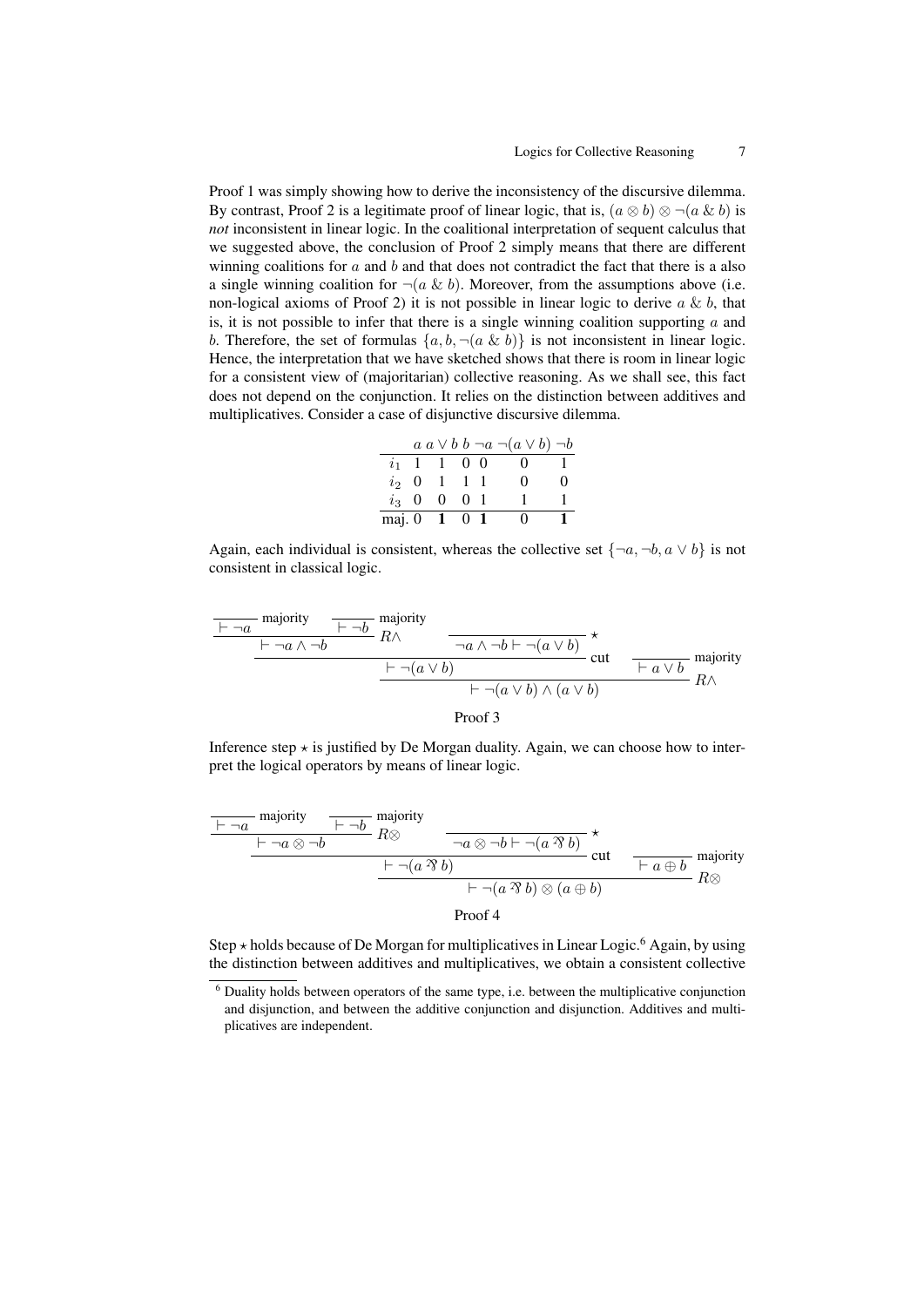set: since  $\neg(a \mathcal{B} b) \otimes (a \oplus b)$  is consistent in linear logic, also the set  $\{\neg a, \neg b, a \oplus b\}$  is consistent.

# 4 The model

We proposed to abandon two hypotheses of the standard model of JA, that is, classical logic as a model of rationality and the homogeneity of individual and collective rationality. In this section, we restate the model of Judgment Aggregation [11,3] in proof-theoretical terms, we allow for modeling rationality in non-classical logics, and for evaluating individual and collective reasoning with respect to different logics. The formal treatment is based on [14]

Let N be a (finite) set of agents. An *agenda*  $\mathcal{X}_{\mathcal{L}}$  is a (finite) set of propositions in the language  $\mathcal{L}_L$  of a given logic L that is closed under complements. i.e. non-double negations. Moreover, we shall assume that the agenda does not contain tautologies or contradictions. We slightly rephrase the usual rationality conditions on judgment sets in terms of sequents derivability.

A *judgement set* J is a subset of  $X_L$  such that J is (wrt L) *consistent* (J  $V_L$  Ø), *complete* (for all  $\phi \in \mathcal{X}_L$ ,  $\phi \in J$  or  $\neg \phi \in J$ ) and *deductive closed* (if  $J \vdash_L \phi$  and  $\phi \in \mathcal{X}_L$ ,  $\phi \in J$ ). Denote  $J(\mathcal{X}_L)$  the set of all judgement sets on  $\mathcal{X}_L$ . A *profile* of judgements sets **J** is a vector  $(J_1, \ldots, J_n)$ , where  $n = |N|$ .

We discuss agendas defined in a number of languages and logics. We intend to model aggregators that take profiles of judgments sets that are rational according to a given logic  $L$  and return a set of judgement which can be evaluated with respect to a (possibly) different logic  $L'$ . In case  $L$  and  $L'$  are the same, we are in the standard situation in JA.

In case the languages of  $L$  and  $L'$  are different, we need to define a translation function from the language of  $L$  into the language of  $L'$ . In general, a *translation* is just a function that maps formulas of one language into the other  $t : \mathcal{L}_L \to \mathcal{L}_{L'}$ . An *aggregator* is then a function  $F: J(\mathcal{X}_L)^n \to J(\mathcal{X'}_{L'})$  such that F is the composition of an aggregator in the standard JA sense  $(F': L(X)^n \to \mathcal{P}(\mathcal{X}))$  with a function  $T: \mathcal{P}(\mathcal{X}_L) \to \mathcal{P}(\mathcal{X}'_{L'})$  that lifts t to sets of propositions: for  $J \subset \mathcal{X}_L$ ,  $T(J) = \{t(\phi) \mid$  $\phi \in J$   $\subset \mathcal{X}'_{L'}$ . Thus, we have that  $F(\mathbf{J}) = T(F'(\mathbf{J})) \subseteq \mathcal{X}_{L'}$ . For example, the majority rule  $M: J(\mathcal{X})^n \to J(\mathcal{X}'_{L'})$  is defined as follows. Let  $N_{\phi} = \{i \mid \phi \in J_i\}$ , define  $M': J(\mathcal{X}_L)^n \to \mathcal{P}(\mathcal{X}_L)$  such that  $M'(\mathbf{J}) = \{ \phi \in \mathcal{X}_L \mid |N_{\phi}| > n/2 \};$  then, given a translation  $t$ ,  $M(\mathbf{J}) = T(M'(\mathbf{J}))$ .

Note that our definition allows for aggregators that return sets of judgments that are inconsistent wrt  $L$  and that may not to be inconsistent wrt  $L'$ . That is why the codomain of  $F'$  is defined by the powerset  $\mathcal{P}(\mathcal{X}_L)$ .

We shall concentrate on the following *additive translation* of CL into LL: ADD :  $\mathcal{L}_{CL} \rightarrow \mathcal{L}_{LL}$ . ADD is defined as follows: for a atomic, ADD(a) = a and ADD( $\neg a$ ) =  $\neg a$ ; for A in  $\mathcal{L}_{CL}$ , ADD( $\neg A$ ) =  $\neg (ADD(A))$ , ADD( $A \wedge B$ ) = ADD( $A$ ) & ADD( $B$ ),  $ADD(A \vee B) = ADD(A) \oplus ADD(B)$  (i.e. we replace each classical connective with its additive counterpart). The translation reflects our interpretation of LL reasoning as coalitional reasoning. In particular,  $M : J(\mathcal{X}_{CL})^n \to J(\mathcal{X}_{LL})$  defined by  $M(\mathbf{J}) =$  $ADD(M'({\bf J}))$  embeds classical formulas that are accepted according to the majority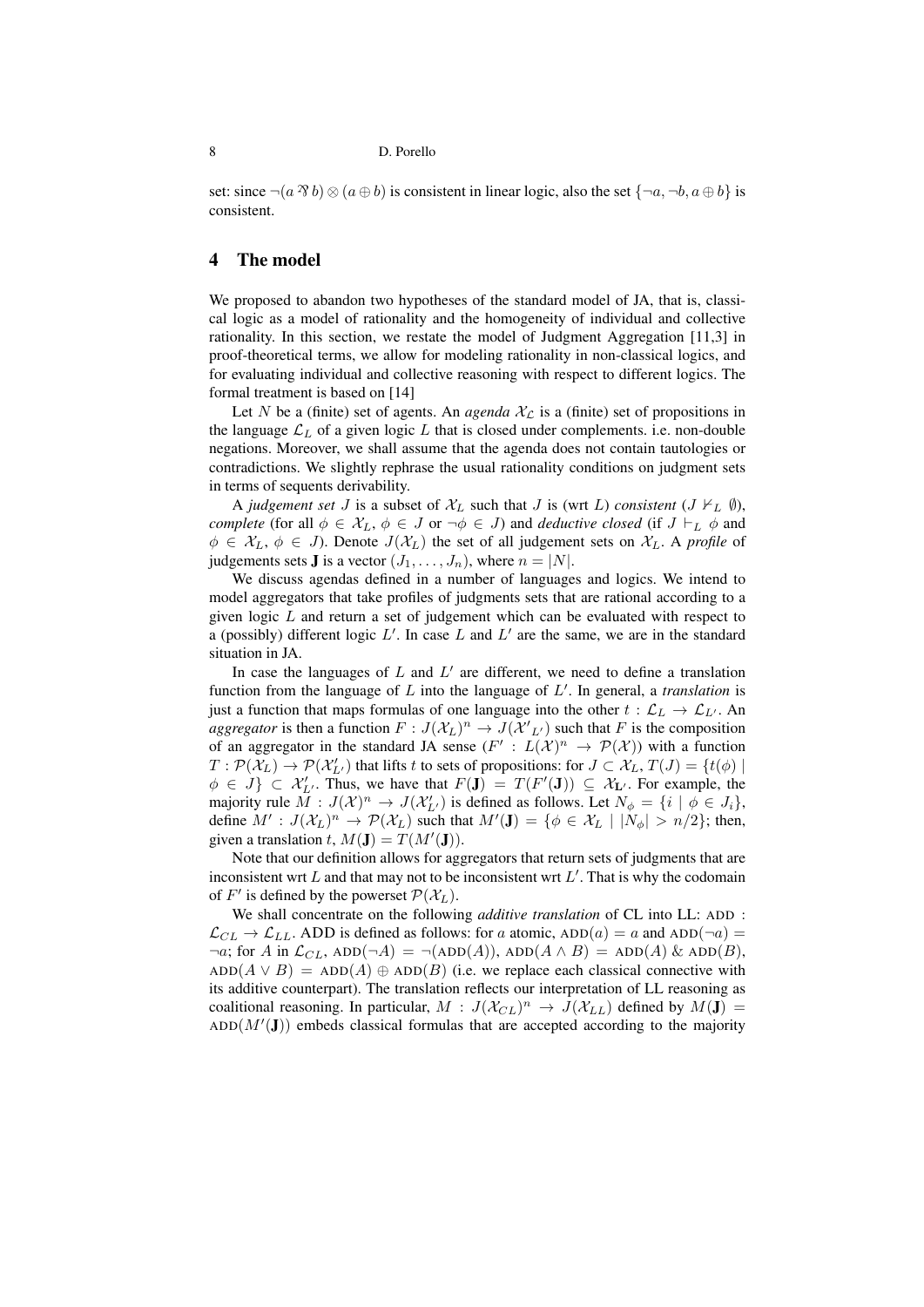rule into LL by viewing them as additive formulas (i.e. they are collectively accepted because of a single winning coalition that supports them). Thus, additives are modeling propositions accepted because of a winning coalition, whereas multiplicatives can be used to reason about propositions accepted by different winning coalitions. The general notion of collective rationality can be stated in our framework as follows.

**Definition 1** (Collective rationality). An aggregation procedure  $F : J(\mathcal{X}_L)^n \to \mathcal{P}(\mathcal{X}_{L'}')$ *is collectively rational wrt to the logic L' iff for every agenda*  $\mathcal{X}_L$  *and every profile*  $J \in J(\mathcal{X}_L)^n$ ,  $F(J)$  is consistent, complete and deductively closed wrt  $L'.$ 

The standard notion of collective rationality [11,3] states that a procedure is collectively rational iff for every agenda defined in classical logic and every profile, the output of the aggregation procedure is consistent, complete, and deductively closed wrt classical logic. The standard definition is just an instantiation of Definition 1.

# 5 Logics for collective reasoning

The seminal impossibility theorem in [9] proves that there is no fair aggregation procedure that is collectively rational wrt classical logic. In particular, it follows that the majority rule is not collectively rationally wrt classical logic, as the profile in the discursive dilemma shows. More precisely, the theorem applies to every agenda that violates the so called *median property* [11] that can be restated in our setting as follows: for every subset S of the agenda  $\mathcal{X}_L$  that is minimally inconstant wrt L, S has to be of cardinality at most 2. For example, the agenda of the discursive dilemma violates the median property, as it includes  $\{a, b, \neg(a \land b)\}\$  that is a set of cardinality 3 that is minimally inconsistent wrt classical logic.

**Theorem 1.** If the agenda  $X_{CL}$  does not satisfy the median property, then the majority *rule is not collectively rational wrt CL.*

Unfortunately, the median property basically amounts to disabling classical inferences in collective reasoning, it is a severe language restriction that does not correspond to the reasoning capabilities of classical logic. For instance an agenda such as  $\{a \wedge b, \neg (a \wedge b)\}$ satisfies the median property, however we cannot reason on such conjunctive statement by using the rules that define the conjunction, on pain of inconsistency.

By moving to intuitionistic logic (IL), we do not observe any substantial difference from the point of view of collective rationality.

**Theorem 2.** If the agenda  $X_{IL}$  does not satisfy the median property, the majority rule *is not collectively rational wrt IL.*

In order to see that, it is enough to consider that Proof 1 in Section 3 is also a proof in intuitionistic logic, therefore the (conjunctive) discursive dilemma provides a counter example to the collective rationality of the majority rule wrt to IL. Hence, the nonconstructivity of classical reasoning is not the cause of paradoxes in judgment aggregation. A general possibility result requires substructural logics and the distinction between multiplicatives and additives. Define *Additive Linear Logic* (ALL) as the fragment of linear logic defined by the negation and by additive connectives ( $\neg$ ,  $\&$ ,  $\oplus$ ). We can prove the following result.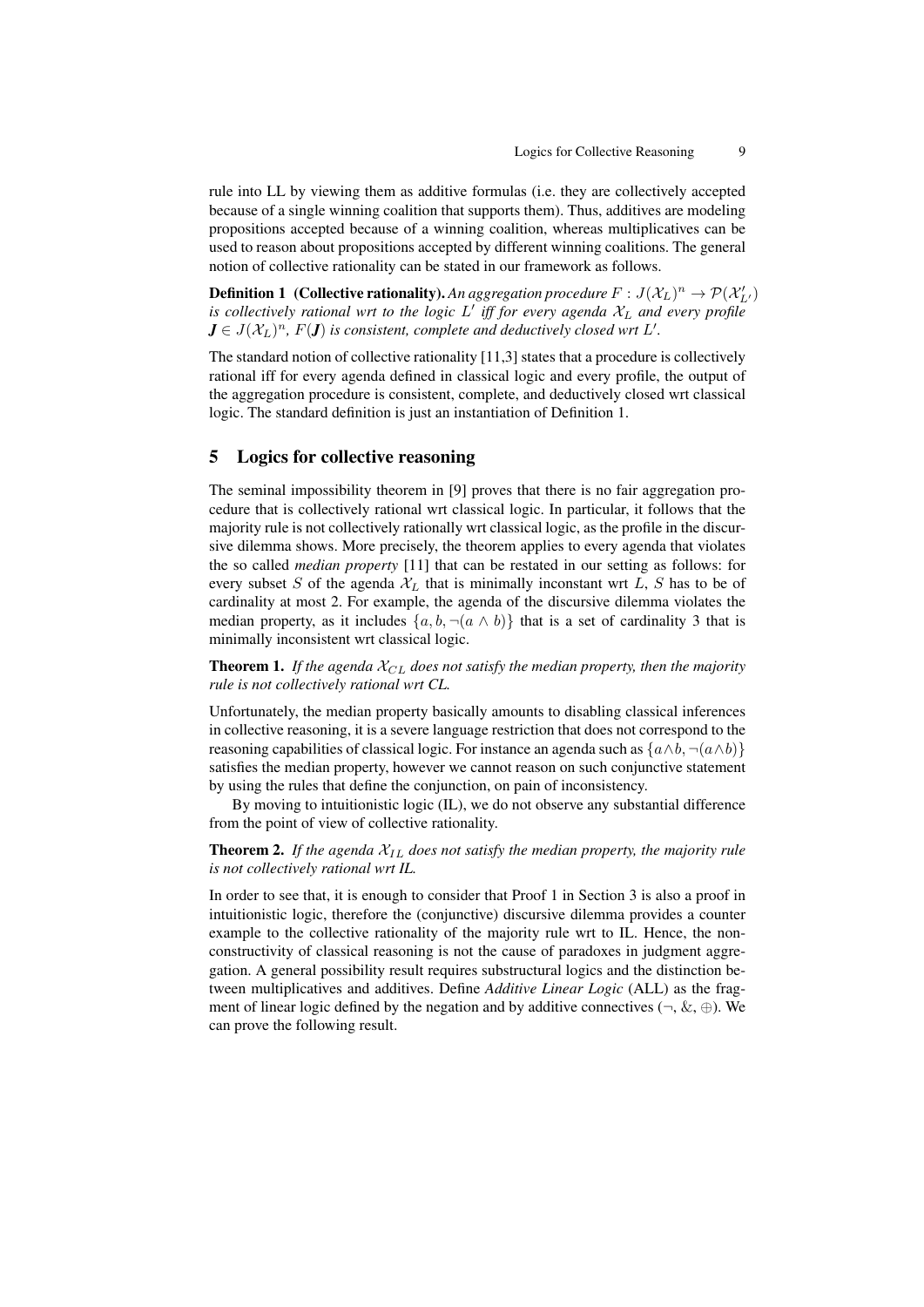#### **Theorem 3.** For every agenda  $X_{ALL}$ , the majority rule is collectively rational wrt ALL.

The proof of this result can be easily adapted from the proof of Theorem 2 in [14]. The argument relies on an interesting property of additive linear logic, that is, every provable sequent in ALL must contain at most two formulas. That precisely corresponds to the median property. Note that in case of ALL, it is not a severe language restriction that guarantees the possibility results, it is the very nature of the inference rules of additive linear logic. That is, the restriction is grounded on the permitted inferences.<sup>7</sup>

We propose now to evaluate collective reasoning by means of linear logic and let individuals reason by means of classical logic, in order to provide a possibility result for the standard JA setting. As a corollary of Theorem 1, we can prove the following result.

**Theorem 4.** For every agenda  $\mathcal{X}_{CL}$ , the (deductive closure of the) additive translation *of the majority rule (cl*(ADD $(M'(\textbf{J})))$ ) is collectively rational wrt LL.

The theorem depends on the additive translation, that is, on the interpretation we adopted in Section 3. The result shows that the distinction between additives and multiplicatives at the level of collective reasoning is capable of guaranteeing collective rationality wrt linear logic. The aggregation procedure  $ADD(M'(\mathbf{J}))$  translates classical formulas accepted by majority into additive formulas, then it deductively closes the collective set of propositions by means of full linear logic reasoning. It is worth noticing that, besides providing a possibility result, Theorem 4 proposes a consistent model of discursive dilemmas, that is, it provides a logical diagnosis of discursive dilemmas that reflects the interpretation we provided in Section 3.

# 6 In favor of non-classical collective rationality

We discussed the importance of consistency and collective rationality for an aggregative view of collective reasoning. We have seen that a view of rationality based on classical logic is not capable of defining a viable notion of collective reasoning. The challenge of this paper is to give up one assumption that is usually endorsed, that is, instead of dropping normative properties of the aggregation procedure, we decided to give up classical logic. We have seen that there do exist well-behaved logics, such as linear logic, for which majoritarian collective rationality is guaranteed. We claim that linear logics are a good candidate for developing a theory of collective reasoning. Future work has to be done in order to fully motivate this idea. In particular, one direction is to develop a logical model of the relationship between individual and collective rationality. A way to approach this problem is to develop a non-classical account of *coalition logic* [13] that is based on linear logic. In particular, by interpreting the axiom  $[C_1]A \wedge [C_2]B \rightarrow [C_1 \cup C_2](A \wedge B)$  of coalition logic by using the distinction between multiplicative and additive conjunctions, we shall provide a logical foundation of the additive translation and of the interpretation we provided in Section 3. A fist step

 $<sup>7</sup>$  Note that the proof-theoretical analysis pinpoints what inference rule are responsible for deriv-</sup> ing collective inconsistency. For example, by allowing weakening (W) in collective reasoning, we lose collective rationality also for ALL.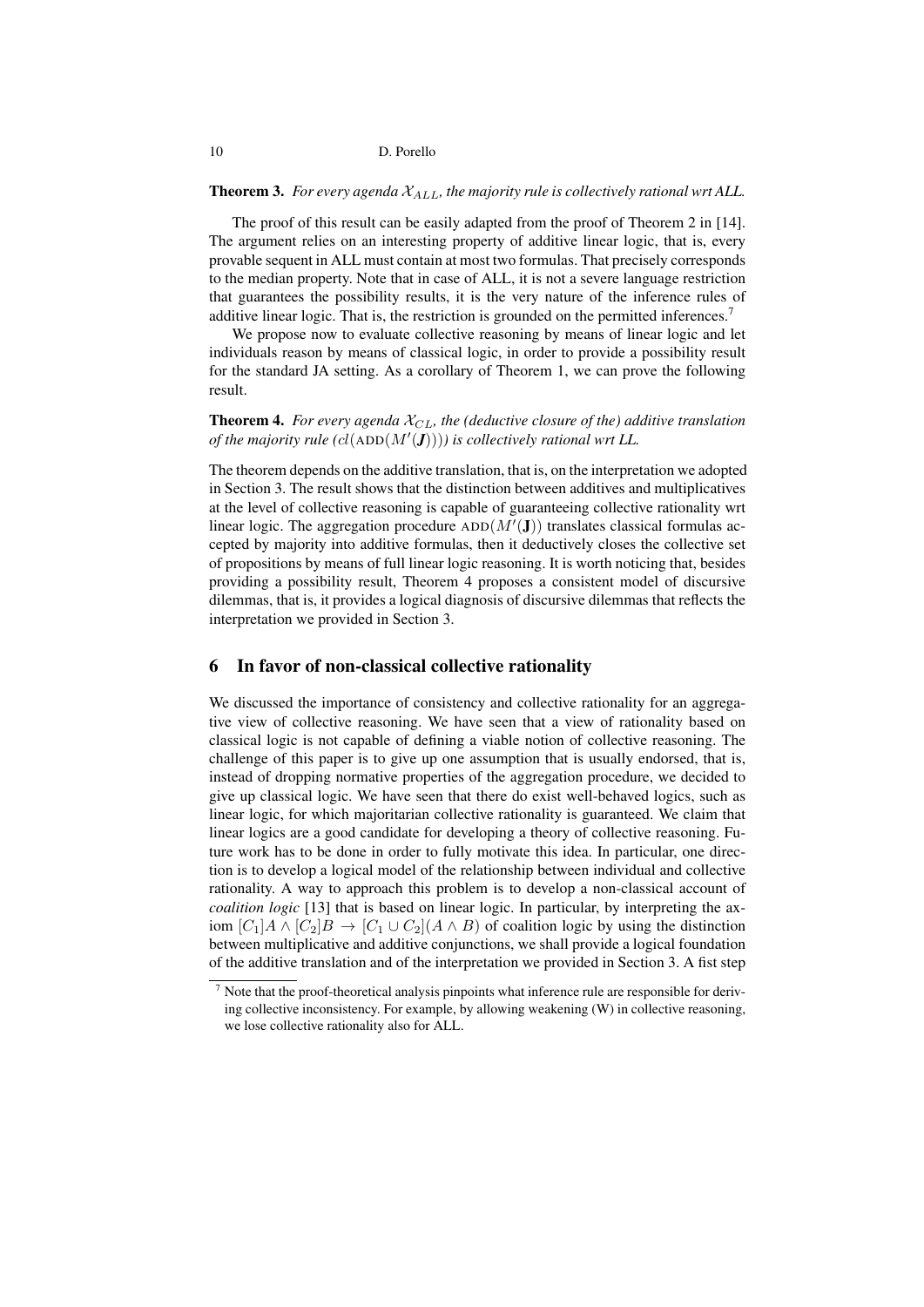for developing a linear coalition logic has been proposed in [16]. Moreover, another direction is to investigate the rich framework of semantics of linear logic, such as game semantics, in order to provide an accurate semantic description of collective paradoxes. Finally, another direction has to investigate whether there are other non-classical logics for which possibility results can be achieved, a good candidate seems to be relevance logics.

# References

- 1. Dietrich, F.: A generalised model of judgment aggregation. Social Choice and Welfare 28(4), 286–298 (2007)
- 2. Dietrich, F., List, C.: Judgment aggregation with consistency alone. Working paper, London School of Economics (2009)
- 3. Endriss, U., Grandi, U., Porello, D.: Complexity of judgment aggregation. Journal of Artificial Intelligence Research 45, 481–514 (2012)
- 4. Gaertner, W.: A Primer in Social Choice Theory. Oxford University Press (2006)
- 5. Girard, J.Y.: Linear logic. Theor. Comput. Sci. 50(1), 1–101 (1987)
- 6. Girard, J.Y.: Linear logic: Its syntax and semantics. In: Advances in Linear Logic. Cambridge University Press (1995)
- 7. Grandi, U., Endriss, U.: Binary aggregation with integrity constraints. In: Proceedings of the 22nd International Joint Conference on Artificial Intelligence (IJCAI-2011) (July 2011)
- 8. Kornhauser, L.A., Sager, L.G.: The one and the many: Adjudication in collegial courts. California Law Review 81(1), 1–59 (1993)
- 9. List, C., Pettit, P.: Aggregating Sets of Judgments: An Impossibility Result. Economics and Philosophy 18, 89–110 (2002)
- 10. List, C., Pettit, P.: Group Agency. The possibility, design, and status of corporate agents. Oxford University Press (2011)
- 11. List, C., Puppe, C.: Judgment aggregation: A survey. In: Handbook of Rational and Social Choice. Oxford University Press (2009)
- 12. Ottonelli, V.: What does the discursive paradox really mean for democracy? Political Studies 15(2), 201–218 (2010)
- 13. Pauly, M.: A modal logic for coalitional power in games. Journal of logic and computation 12(1), 149–166 (2002)
- 14. Porello, D.: A proof-theoretical view of collective rationality. In: IJCAI 2013, Proceedings of the 23rd International Joint Conference on Artificial Intelligence, Beijing, China, August 3-9, 2013 (2013)
- 15. Porello, D., Bottazzi, E., Ferrario, R.: The ontology of group agency. In: Proceedings of the 8th International Conference on Formal Ontology in Information Systems. FOIS 2014, IOS Press (2014), in press
- 16. Porello, D., Troquard, N.: A resource-sensitive logic of agency. In: ECAI 2014 21th European Conference on Artificial Intelligence. Prague, Czech Republic. IOS Press (2014), in press
- 17. Troelstra, A.S., Schwichtenberg, H.: Basic proof theory (2nd ed.). Cambridge University Press, New York, NY, USA (2000)
- 18. Troelstra, A.: Lectures on Linear Logic. CSLI Lecture Notes, Center for the Study of Language and Information (1992)